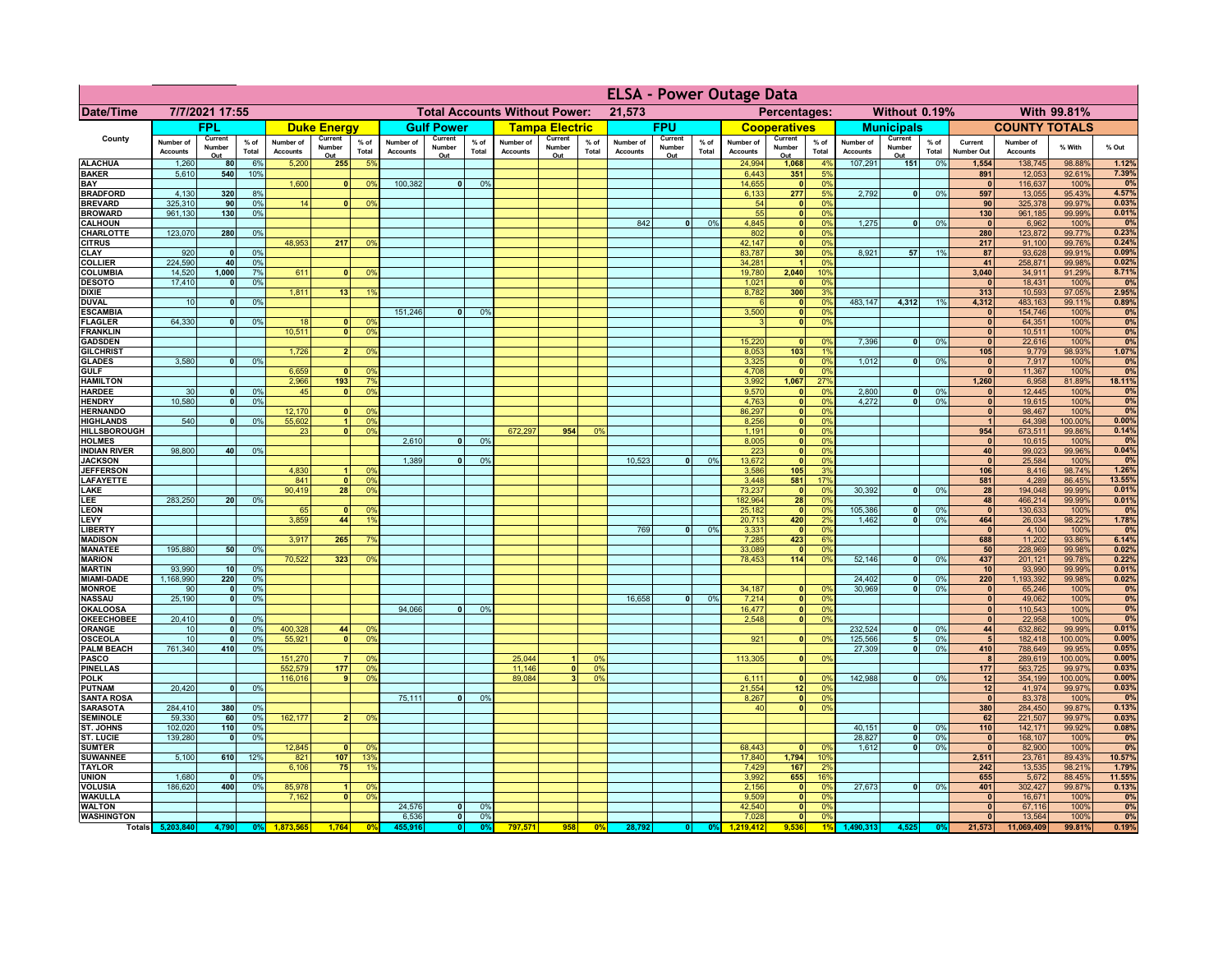## 7/7/2021 5:56 PM ELSA

| <b>DUVAL</b><br>Jacksonville (JEA)<br>464.250<br>4,312<br>0.93%<br><b>TBD</b><br>1,832<br>10.32%<br>24<br>Clay Electric Cooperative<br>COLUMBIA<br>17,751<br>24<br>17,830<br>1,794<br>10.06%<br>Suwannee Valley Electric Cooperative, Inc.<br>SUWANNEE<br>Suwannee Valley Electric Cooperative, Inc.<br>3,992<br>1,067<br>26.73%<br>24<br><b>HAMILTON</b><br><b>TBD</b><br>14,520<br>1,000<br>6.89%<br>Florida Power and Light Company<br><b>COLUMBIA</b><br>4.09%<br>24<br>Clay Electric Cooperative<br><b>ALACHUA</b><br>24,059<br>985<br>$24$<br>672,297<br>954<br>0.14%<br><b>Tampa Electric Company</b><br>HILLSBOROUGH<br><b>UNION</b><br>3,992<br>24<br>Clay Electric Cooperative<br>655<br>16.41%<br>11.96%<br><b>TBD</b><br>Florida Power and Light Company<br>SUWANNEE<br>5,100<br>610<br>581<br>17.13%<br>24<br>Suwannee Valley Electric Cooperative, Inc.<br>LAFAYETTE<br>3,391<br><b>BAKER</b><br>5,610<br>540<br>9.63%<br><b>TBD</b><br>Florida Power and Light Company<br><b>MADISON</b><br>423<br>5.81%<br>24<br><b>Tri-County Electric Cooperative</b><br>7,285<br>LEVY<br>18,371<br>420<br>2.29%<br>24<br>Central Florida Electric Cooperative<br>PALM BEACH<br>761,340<br>0.05%<br>TBD<br>Florida Power and Light Company<br>410<br><b>VOLUSIA</b><br>400<br>0.21%<br><b>TBD</b><br>Florida Power and Light Company<br>186,620<br>0.13%<br>TBD<br>Florida Power and Light Company<br>SARASOTA<br>284,410<br>380<br><b>BAKER</b><br>12.69%<br>24<br>Clay Electric Cooperative<br>2,765<br>351<br>TBD<br>Duke Energy<br><b>MARION</b><br>70,522<br>323<br>0.46%<br>7.75%<br><b>TBD</b><br>Florida Power and Light Company<br><b>BRADFORD</b><br>4,130<br>320<br>0.23%<br>TBD<br>Florida Power and Light Company<br>123,070<br>280<br>CHARLOTTE<br>277<br>4.52%<br><b>TBD</b><br>Clay Electric Cooperative<br><b>BRADFORD</b><br>6,133<br>265<br>6.77%<br>Duke Energy<br><b>MADISON</b><br>3,917<br>TBD<br><b>Duke Energy</b><br><b>ALACHUA</b><br>5,200<br>255<br>4.90%<br><b>TBD</b><br>0.02%<br>Florida Power and Light Company<br>MIAMI-DADE<br>1,168,990<br>220<br><b>TBD</b><br><b>CITRUS</b><br>217<br>0.44%<br><b>TBD</b><br>Duke Energy<br>48,953<br>2,029<br>208<br>10.25%<br>24<br>Suwannee Valley Electric Cooperative, Inc.<br>COLUMBIA<br>193<br>6.51%<br><b>TBD</b><br>Duke Energy<br><b>HAMILTON</b><br>2,966<br>PINELLAS<br>552,579<br>177<br>0.03%<br>TBD<br>Duke Energy<br><b>DIXIE</b><br>639<br>168<br>26.29%<br>24<br><b>Tri-County Electric Cooperative</b><br>24<br>7,429<br>2.25%<br><b>Tri-County Electric Cooperative</b><br><b>TAYLOR</b><br>167<br><b>ALACHUA</b><br>100,600<br>0.15%<br><b>TBD</b><br>Gainesville (Gainesville Regional Utilities - GRU)<br>149<br><b>DIXIE</b><br>1.62%<br>24<br>Central Florida Electric Cooperative<br>8,143<br>132<br><b>BROWARD</b><br>961,130<br>0.01%<br><b>TBD</b><br>Florida Power and Light Company<br>130<br><b>MARION</b><br>0.69%<br><b>TBD</b><br>Clay Electric Cooperative<br>16,459<br>114<br>0.11%<br>TBD<br>Florida Power and Light Company<br>ST. JOHNS<br>102,020<br>110<br>821<br>107<br>13.03%<br><b>TBD</b><br>Duke Energy<br>SUWANNEE<br>105<br>2.93%<br>24<br><b>Tri-County Electric Cooperative</b><br><b>JEFFERSON</b><br>3,586<br>24<br><b>GILCHRIST</b><br>8,048<br>103<br>1.28%<br>Central Florida Electric Cooperative<br>90<br><b>BREVARD</b><br>325,310<br>0.03%<br><b>TBD</b><br>Florida Power and Light Company<br><b>ALACHUA</b><br>935<br>83<br>8.88%<br>24<br>Central Florida Electric Cooperative<br>80<br>6.35%<br><b>TBD</b><br>Florida Power and Light Company<br><b>ALACHUA</b><br>1,260<br>75<br><b>TAYLOR</b><br>6,106<br>1.23%<br><b>TBD</b><br>Duke Energy<br>59,330<br>60<br>0.10%<br><b>TBD</b><br>Florida Power and Light Company<br>SEMINOLE<br><b>CLAY</b><br>57<br>TBD<br>Jacksonville (JEA)<br>4,880<br>1.17%<br>50<br>Florida Power and Light Company<br><b>MANATEE</b><br>195,880<br>0.03%<br><b>TBD</b><br>LEVY<br>44<br><b>TBD</b><br>Duke Energy<br>3,859<br>1.14%<br>ORANGE<br>44<br>0.01%<br><b>Duke Energy</b><br>400,328<br><b>TBD</b><br><b>COLLIER</b><br>40<br>0.02%<br>TBD<br>Florida Power and Light Company<br>224,590<br>Florida Power and Light Company<br><b>INDIAN RIVER</b><br>98,800<br>40<br>0.04%<br>TBD<br>30<br>0.04%<br>24<br>Clay Electric Cooperative<br><b>CLAY</b><br>83,787<br>LAKE<br>90,419<br>28<br>0.03%<br><b>TBD</b><br><b>Duke Energy</b><br>Lee County Electric Cooperative<br>LEE<br>182,964<br>28<br>0.02%<br>TBD<br><b>LEE</b><br>Florida Power and Light Company<br>20<br>0.01%<br><b>TBD</b><br>283,250<br><b>DIXIE</b><br>13<br>0.72%<br>TBD<br>Duke Energy<br>1,811<br>12<br>0.06%<br>Clay Electric Cooperative<br><b>PUTNAM</b><br><b>TBD</b><br>21,554<br>10<br>Florida Power and Light Company<br><b>MARTIN</b><br>93,990<br>0.01%<br>TBD<br>$9\,$<br><b>POLK</b><br>0.01%<br><b>TBD</b><br>Duke Energy<br>116,016<br>$\overline{7}$<br>PASCO<br>0.00%<br>TBD<br>Duke Energy<br>151,270<br>5<br>St. Cloud (Operated by OUC)<br><b>OSCEOLA</b><br>0.01%<br><b>TBD</b><br>41,966<br>3<br><b>POLK</b><br>0.00%<br>$24$<br>Tampa Electric Company<br>89,084<br>$\overline{2}$<br>City of Newberry<br><b>ALACHUA</b><br>0.09%<br><b>TBD</b><br>2,185<br><b>GILCHRIST</b><br>$\overline{2}$<br>TBD<br>Duke Energy<br>1,726<br>0.12%<br>$\overline{2}$<br>Duke Energy<br>SEMINOLE<br>0.00%<br><b>TBD</b><br>162,177<br>Lee County Electric Cooperative<br><b>COLLIER</b><br>$1\,$<br>0.00%<br>TBD<br>34,281<br>$\mathbf{1}$<br>0.00%<br><b>TBD</b><br>Duke Energy<br><b>HIGHLANDS</b><br>55,602<br>$\mathbf{1}$<br>TBD<br>Duke Energy<br><b>JEFFERSON</b><br>4,830<br>0.02%<br>$\mathbf 1$<br>PASCO<br>0.00%<br>$24$<br>Tampa Electric Company<br>25,044<br>$\mathbf{1}$<br>Duke Energy<br>VOLUSIA<br>85,978<br>0.00%<br>TBD<br>$\mathbf 0$<br>0.00%<br><b>TBD</b><br>City of Alachua<br><b>ALACHUA</b><br>4,506<br>$\pmb{0}$<br>24<br>Okefenoke Rural Electric Membership Corporation<br><b>BAKER</b><br>3,678<br>0.00%<br>$\mathbf 0$<br>0.00%<br>Duke Energy<br>BAY<br>1,600<br><b>TBD</b><br>0<br>TBD<br>Gulf Coast Electric Cooperative, Inc.<br>BAY<br>14,655<br>0.00%<br><b>Gulf Power Company</b><br>BAY<br>$\mathbf 0$<br>0.00%<br>100,382<br>Restored | <b>Power Provider</b> | <b>County</b> | <b>Number of Customers</b> | <b>Current Number Out</b> | <b>Outage Percentage</b> | <b>Estimated Restore Time</b> |
|-----------------------------------------------------------------------------------------------------------------------------------------------------------------------------------------------------------------------------------------------------------------------------------------------------------------------------------------------------------------------------------------------------------------------------------------------------------------------------------------------------------------------------------------------------------------------------------------------------------------------------------------------------------------------------------------------------------------------------------------------------------------------------------------------------------------------------------------------------------------------------------------------------------------------------------------------------------------------------------------------------------------------------------------------------------------------------------------------------------------------------------------------------------------------------------------------------------------------------------------------------------------------------------------------------------------------------------------------------------------------------------------------------------------------------------------------------------------------------------------------------------------------------------------------------------------------------------------------------------------------------------------------------------------------------------------------------------------------------------------------------------------------------------------------------------------------------------------------------------------------------------------------------------------------------------------------------------------------------------------------------------------------------------------------------------------------------------------------------------------------------------------------------------------------------------------------------------------------------------------------------------------------------------------------------------------------------------------------------------------------------------------------------------------------------------------------------------------------------------------------------------------------------------------------------------------------------------------------------------------------------------------------------------------------------------------------------------------------------------------------------------------------------------------------------------------------------------------------------------------------------------------------------------------------------------------------------------------------------------------------------------------------------------------------------------------------------------------------------------------------------------------------------------------------------------------------------------------------------------------------------------------------------------------------------------------------------------------------------------------------------------------------------------------------------------------------------------------------------------------------------------------------------------------------------------------------------------------------------------------------------------------------------------------------------------------------------------------------------------------------------------------------------------------------------------------------------------------------------------------------------------------------------------------------------------------------------------------------------------------------------------------------------------------------------------------------------------------------------------------------------------------------------------------------------------------------------------------------------------------------------------------------------------------------------------------------------------------------------------------------------------------------------------------------------------------------------------------------------------------------------------------------------------------------------------------------------------------------------------------------------------------------------------------------------------------------------------------------------------------------------------------------------------------------------------------------------------------------------------------------------------------------------------------------------------------------------------------------------------------------------------------------------------------------------------------------------------------------------------------------------------------------------------------------------------------------------------------------------------------------------------------------------------------------------------------------------------------------------------------------------------------------------------------------------------------------------------------------------------------------------------------------------------------------------------------------------------------------------------------------------------------------------------------------------------------------------------------------------------------------------------------------------------------------------------------------------------------------------------------------------------------------------------------------------------------------------------------------------------------------------------------------------------------------------------------------------------------------------------------------------------------------------------------------------------------------------------------------------------------------|-----------------------|---------------|----------------------------|---------------------------|--------------------------|-------------------------------|
|                                                                                                                                                                                                                                                                                                                                                                                                                                                                                                                                                                                                                                                                                                                                                                                                                                                                                                                                                                                                                                                                                                                                                                                                                                                                                                                                                                                                                                                                                                                                                                                                                                                                                                                                                                                                                                                                                                                                                                                                                                                                                                                                                                                                                                                                                                                                                                                                                                                                                                                                                                                                                                                                                                                                                                                                                                                                                                                                                                                                                                                                                                                                                                                                                                                                                                                                                                                                                                                                                                                                                                                                                                                                                                                                                                                                                                                                                                                                                                                                                                                                                                                                                                                                                                                                                                                                                                                                                                                                                                                                                                                                                                                                                                                                                                                                                                                                                                                                                                                                                                                                                                                                                                                                                                                                                                                                                                                                                                                                                                                                                                                                                                                                                                                                                                                                                                                                                                                                                                                                                                                                                                                                                                                                                                               |                       |               |                            |                           |                          |                               |
|                                                                                                                                                                                                                                                                                                                                                                                                                                                                                                                                                                                                                                                                                                                                                                                                                                                                                                                                                                                                                                                                                                                                                                                                                                                                                                                                                                                                                                                                                                                                                                                                                                                                                                                                                                                                                                                                                                                                                                                                                                                                                                                                                                                                                                                                                                                                                                                                                                                                                                                                                                                                                                                                                                                                                                                                                                                                                                                                                                                                                                                                                                                                                                                                                                                                                                                                                                                                                                                                                                                                                                                                                                                                                                                                                                                                                                                                                                                                                                                                                                                                                                                                                                                                                                                                                                                                                                                                                                                                                                                                                                                                                                                                                                                                                                                                                                                                                                                                                                                                                                                                                                                                                                                                                                                                                                                                                                                                                                                                                                                                                                                                                                                                                                                                                                                                                                                                                                                                                                                                                                                                                                                                                                                                                                               |                       |               |                            |                           |                          |                               |
|                                                                                                                                                                                                                                                                                                                                                                                                                                                                                                                                                                                                                                                                                                                                                                                                                                                                                                                                                                                                                                                                                                                                                                                                                                                                                                                                                                                                                                                                                                                                                                                                                                                                                                                                                                                                                                                                                                                                                                                                                                                                                                                                                                                                                                                                                                                                                                                                                                                                                                                                                                                                                                                                                                                                                                                                                                                                                                                                                                                                                                                                                                                                                                                                                                                                                                                                                                                                                                                                                                                                                                                                                                                                                                                                                                                                                                                                                                                                                                                                                                                                                                                                                                                                                                                                                                                                                                                                                                                                                                                                                                                                                                                                                                                                                                                                                                                                                                                                                                                                                                                                                                                                                                                                                                                                                                                                                                                                                                                                                                                                                                                                                                                                                                                                                                                                                                                                                                                                                                                                                                                                                                                                                                                                                                               |                       |               |                            |                           |                          |                               |
|                                                                                                                                                                                                                                                                                                                                                                                                                                                                                                                                                                                                                                                                                                                                                                                                                                                                                                                                                                                                                                                                                                                                                                                                                                                                                                                                                                                                                                                                                                                                                                                                                                                                                                                                                                                                                                                                                                                                                                                                                                                                                                                                                                                                                                                                                                                                                                                                                                                                                                                                                                                                                                                                                                                                                                                                                                                                                                                                                                                                                                                                                                                                                                                                                                                                                                                                                                                                                                                                                                                                                                                                                                                                                                                                                                                                                                                                                                                                                                                                                                                                                                                                                                                                                                                                                                                                                                                                                                                                                                                                                                                                                                                                                                                                                                                                                                                                                                                                                                                                                                                                                                                                                                                                                                                                                                                                                                                                                                                                                                                                                                                                                                                                                                                                                                                                                                                                                                                                                                                                                                                                                                                                                                                                                                               |                       |               |                            |                           |                          |                               |
|                                                                                                                                                                                                                                                                                                                                                                                                                                                                                                                                                                                                                                                                                                                                                                                                                                                                                                                                                                                                                                                                                                                                                                                                                                                                                                                                                                                                                                                                                                                                                                                                                                                                                                                                                                                                                                                                                                                                                                                                                                                                                                                                                                                                                                                                                                                                                                                                                                                                                                                                                                                                                                                                                                                                                                                                                                                                                                                                                                                                                                                                                                                                                                                                                                                                                                                                                                                                                                                                                                                                                                                                                                                                                                                                                                                                                                                                                                                                                                                                                                                                                                                                                                                                                                                                                                                                                                                                                                                                                                                                                                                                                                                                                                                                                                                                                                                                                                                                                                                                                                                                                                                                                                                                                                                                                                                                                                                                                                                                                                                                                                                                                                                                                                                                                                                                                                                                                                                                                                                                                                                                                                                                                                                                                                               |                       |               |                            |                           |                          |                               |
|                                                                                                                                                                                                                                                                                                                                                                                                                                                                                                                                                                                                                                                                                                                                                                                                                                                                                                                                                                                                                                                                                                                                                                                                                                                                                                                                                                                                                                                                                                                                                                                                                                                                                                                                                                                                                                                                                                                                                                                                                                                                                                                                                                                                                                                                                                                                                                                                                                                                                                                                                                                                                                                                                                                                                                                                                                                                                                                                                                                                                                                                                                                                                                                                                                                                                                                                                                                                                                                                                                                                                                                                                                                                                                                                                                                                                                                                                                                                                                                                                                                                                                                                                                                                                                                                                                                                                                                                                                                                                                                                                                                                                                                                                                                                                                                                                                                                                                                                                                                                                                                                                                                                                                                                                                                                                                                                                                                                                                                                                                                                                                                                                                                                                                                                                                                                                                                                                                                                                                                                                                                                                                                                                                                                                                               |                       |               |                            |                           |                          |                               |
|                                                                                                                                                                                                                                                                                                                                                                                                                                                                                                                                                                                                                                                                                                                                                                                                                                                                                                                                                                                                                                                                                                                                                                                                                                                                                                                                                                                                                                                                                                                                                                                                                                                                                                                                                                                                                                                                                                                                                                                                                                                                                                                                                                                                                                                                                                                                                                                                                                                                                                                                                                                                                                                                                                                                                                                                                                                                                                                                                                                                                                                                                                                                                                                                                                                                                                                                                                                                                                                                                                                                                                                                                                                                                                                                                                                                                                                                                                                                                                                                                                                                                                                                                                                                                                                                                                                                                                                                                                                                                                                                                                                                                                                                                                                                                                                                                                                                                                                                                                                                                                                                                                                                                                                                                                                                                                                                                                                                                                                                                                                                                                                                                                                                                                                                                                                                                                                                                                                                                                                                                                                                                                                                                                                                                                               |                       |               |                            |                           |                          |                               |
|                                                                                                                                                                                                                                                                                                                                                                                                                                                                                                                                                                                                                                                                                                                                                                                                                                                                                                                                                                                                                                                                                                                                                                                                                                                                                                                                                                                                                                                                                                                                                                                                                                                                                                                                                                                                                                                                                                                                                                                                                                                                                                                                                                                                                                                                                                                                                                                                                                                                                                                                                                                                                                                                                                                                                                                                                                                                                                                                                                                                                                                                                                                                                                                                                                                                                                                                                                                                                                                                                                                                                                                                                                                                                                                                                                                                                                                                                                                                                                                                                                                                                                                                                                                                                                                                                                                                                                                                                                                                                                                                                                                                                                                                                                                                                                                                                                                                                                                                                                                                                                                                                                                                                                                                                                                                                                                                                                                                                                                                                                                                                                                                                                                                                                                                                                                                                                                                                                                                                                                                                                                                                                                                                                                                                                               |                       |               |                            |                           |                          |                               |
|                                                                                                                                                                                                                                                                                                                                                                                                                                                                                                                                                                                                                                                                                                                                                                                                                                                                                                                                                                                                                                                                                                                                                                                                                                                                                                                                                                                                                                                                                                                                                                                                                                                                                                                                                                                                                                                                                                                                                                                                                                                                                                                                                                                                                                                                                                                                                                                                                                                                                                                                                                                                                                                                                                                                                                                                                                                                                                                                                                                                                                                                                                                                                                                                                                                                                                                                                                                                                                                                                                                                                                                                                                                                                                                                                                                                                                                                                                                                                                                                                                                                                                                                                                                                                                                                                                                                                                                                                                                                                                                                                                                                                                                                                                                                                                                                                                                                                                                                                                                                                                                                                                                                                                                                                                                                                                                                                                                                                                                                                                                                                                                                                                                                                                                                                                                                                                                                                                                                                                                                                                                                                                                                                                                                                                               |                       |               |                            |                           |                          |                               |
|                                                                                                                                                                                                                                                                                                                                                                                                                                                                                                                                                                                                                                                                                                                                                                                                                                                                                                                                                                                                                                                                                                                                                                                                                                                                                                                                                                                                                                                                                                                                                                                                                                                                                                                                                                                                                                                                                                                                                                                                                                                                                                                                                                                                                                                                                                                                                                                                                                                                                                                                                                                                                                                                                                                                                                                                                                                                                                                                                                                                                                                                                                                                                                                                                                                                                                                                                                                                                                                                                                                                                                                                                                                                                                                                                                                                                                                                                                                                                                                                                                                                                                                                                                                                                                                                                                                                                                                                                                                                                                                                                                                                                                                                                                                                                                                                                                                                                                                                                                                                                                                                                                                                                                                                                                                                                                                                                                                                                                                                                                                                                                                                                                                                                                                                                                                                                                                                                                                                                                                                                                                                                                                                                                                                                                               |                       |               |                            |                           |                          |                               |
|                                                                                                                                                                                                                                                                                                                                                                                                                                                                                                                                                                                                                                                                                                                                                                                                                                                                                                                                                                                                                                                                                                                                                                                                                                                                                                                                                                                                                                                                                                                                                                                                                                                                                                                                                                                                                                                                                                                                                                                                                                                                                                                                                                                                                                                                                                                                                                                                                                                                                                                                                                                                                                                                                                                                                                                                                                                                                                                                                                                                                                                                                                                                                                                                                                                                                                                                                                                                                                                                                                                                                                                                                                                                                                                                                                                                                                                                                                                                                                                                                                                                                                                                                                                                                                                                                                                                                                                                                                                                                                                                                                                                                                                                                                                                                                                                                                                                                                                                                                                                                                                                                                                                                                                                                                                                                                                                                                                                                                                                                                                                                                                                                                                                                                                                                                                                                                                                                                                                                                                                                                                                                                                                                                                                                                               |                       |               |                            |                           |                          |                               |
|                                                                                                                                                                                                                                                                                                                                                                                                                                                                                                                                                                                                                                                                                                                                                                                                                                                                                                                                                                                                                                                                                                                                                                                                                                                                                                                                                                                                                                                                                                                                                                                                                                                                                                                                                                                                                                                                                                                                                                                                                                                                                                                                                                                                                                                                                                                                                                                                                                                                                                                                                                                                                                                                                                                                                                                                                                                                                                                                                                                                                                                                                                                                                                                                                                                                                                                                                                                                                                                                                                                                                                                                                                                                                                                                                                                                                                                                                                                                                                                                                                                                                                                                                                                                                                                                                                                                                                                                                                                                                                                                                                                                                                                                                                                                                                                                                                                                                                                                                                                                                                                                                                                                                                                                                                                                                                                                                                                                                                                                                                                                                                                                                                                                                                                                                                                                                                                                                                                                                                                                                                                                                                                                                                                                                                               |                       |               |                            |                           |                          |                               |
|                                                                                                                                                                                                                                                                                                                                                                                                                                                                                                                                                                                                                                                                                                                                                                                                                                                                                                                                                                                                                                                                                                                                                                                                                                                                                                                                                                                                                                                                                                                                                                                                                                                                                                                                                                                                                                                                                                                                                                                                                                                                                                                                                                                                                                                                                                                                                                                                                                                                                                                                                                                                                                                                                                                                                                                                                                                                                                                                                                                                                                                                                                                                                                                                                                                                                                                                                                                                                                                                                                                                                                                                                                                                                                                                                                                                                                                                                                                                                                                                                                                                                                                                                                                                                                                                                                                                                                                                                                                                                                                                                                                                                                                                                                                                                                                                                                                                                                                                                                                                                                                                                                                                                                                                                                                                                                                                                                                                                                                                                                                                                                                                                                                                                                                                                                                                                                                                                                                                                                                                                                                                                                                                                                                                                                               |                       |               |                            |                           |                          |                               |
|                                                                                                                                                                                                                                                                                                                                                                                                                                                                                                                                                                                                                                                                                                                                                                                                                                                                                                                                                                                                                                                                                                                                                                                                                                                                                                                                                                                                                                                                                                                                                                                                                                                                                                                                                                                                                                                                                                                                                                                                                                                                                                                                                                                                                                                                                                                                                                                                                                                                                                                                                                                                                                                                                                                                                                                                                                                                                                                                                                                                                                                                                                                                                                                                                                                                                                                                                                                                                                                                                                                                                                                                                                                                                                                                                                                                                                                                                                                                                                                                                                                                                                                                                                                                                                                                                                                                                                                                                                                                                                                                                                                                                                                                                                                                                                                                                                                                                                                                                                                                                                                                                                                                                                                                                                                                                                                                                                                                                                                                                                                                                                                                                                                                                                                                                                                                                                                                                                                                                                                                                                                                                                                                                                                                                                               |                       |               |                            |                           |                          |                               |
|                                                                                                                                                                                                                                                                                                                                                                                                                                                                                                                                                                                                                                                                                                                                                                                                                                                                                                                                                                                                                                                                                                                                                                                                                                                                                                                                                                                                                                                                                                                                                                                                                                                                                                                                                                                                                                                                                                                                                                                                                                                                                                                                                                                                                                                                                                                                                                                                                                                                                                                                                                                                                                                                                                                                                                                                                                                                                                                                                                                                                                                                                                                                                                                                                                                                                                                                                                                                                                                                                                                                                                                                                                                                                                                                                                                                                                                                                                                                                                                                                                                                                                                                                                                                                                                                                                                                                                                                                                                                                                                                                                                                                                                                                                                                                                                                                                                                                                                                                                                                                                                                                                                                                                                                                                                                                                                                                                                                                                                                                                                                                                                                                                                                                                                                                                                                                                                                                                                                                                                                                                                                                                                                                                                                                                               |                       |               |                            |                           |                          |                               |
|                                                                                                                                                                                                                                                                                                                                                                                                                                                                                                                                                                                                                                                                                                                                                                                                                                                                                                                                                                                                                                                                                                                                                                                                                                                                                                                                                                                                                                                                                                                                                                                                                                                                                                                                                                                                                                                                                                                                                                                                                                                                                                                                                                                                                                                                                                                                                                                                                                                                                                                                                                                                                                                                                                                                                                                                                                                                                                                                                                                                                                                                                                                                                                                                                                                                                                                                                                                                                                                                                                                                                                                                                                                                                                                                                                                                                                                                                                                                                                                                                                                                                                                                                                                                                                                                                                                                                                                                                                                                                                                                                                                                                                                                                                                                                                                                                                                                                                                                                                                                                                                                                                                                                                                                                                                                                                                                                                                                                                                                                                                                                                                                                                                                                                                                                                                                                                                                                                                                                                                                                                                                                                                                                                                                                                               |                       |               |                            |                           |                          |                               |
|                                                                                                                                                                                                                                                                                                                                                                                                                                                                                                                                                                                                                                                                                                                                                                                                                                                                                                                                                                                                                                                                                                                                                                                                                                                                                                                                                                                                                                                                                                                                                                                                                                                                                                                                                                                                                                                                                                                                                                                                                                                                                                                                                                                                                                                                                                                                                                                                                                                                                                                                                                                                                                                                                                                                                                                                                                                                                                                                                                                                                                                                                                                                                                                                                                                                                                                                                                                                                                                                                                                                                                                                                                                                                                                                                                                                                                                                                                                                                                                                                                                                                                                                                                                                                                                                                                                                                                                                                                                                                                                                                                                                                                                                                                                                                                                                                                                                                                                                                                                                                                                                                                                                                                                                                                                                                                                                                                                                                                                                                                                                                                                                                                                                                                                                                                                                                                                                                                                                                                                                                                                                                                                                                                                                                                               |                       |               |                            |                           |                          |                               |
|                                                                                                                                                                                                                                                                                                                                                                                                                                                                                                                                                                                                                                                                                                                                                                                                                                                                                                                                                                                                                                                                                                                                                                                                                                                                                                                                                                                                                                                                                                                                                                                                                                                                                                                                                                                                                                                                                                                                                                                                                                                                                                                                                                                                                                                                                                                                                                                                                                                                                                                                                                                                                                                                                                                                                                                                                                                                                                                                                                                                                                                                                                                                                                                                                                                                                                                                                                                                                                                                                                                                                                                                                                                                                                                                                                                                                                                                                                                                                                                                                                                                                                                                                                                                                                                                                                                                                                                                                                                                                                                                                                                                                                                                                                                                                                                                                                                                                                                                                                                                                                                                                                                                                                                                                                                                                                                                                                                                                                                                                                                                                                                                                                                                                                                                                                                                                                                                                                                                                                                                                                                                                                                                                                                                                                               |                       |               |                            |                           |                          |                               |
|                                                                                                                                                                                                                                                                                                                                                                                                                                                                                                                                                                                                                                                                                                                                                                                                                                                                                                                                                                                                                                                                                                                                                                                                                                                                                                                                                                                                                                                                                                                                                                                                                                                                                                                                                                                                                                                                                                                                                                                                                                                                                                                                                                                                                                                                                                                                                                                                                                                                                                                                                                                                                                                                                                                                                                                                                                                                                                                                                                                                                                                                                                                                                                                                                                                                                                                                                                                                                                                                                                                                                                                                                                                                                                                                                                                                                                                                                                                                                                                                                                                                                                                                                                                                                                                                                                                                                                                                                                                                                                                                                                                                                                                                                                                                                                                                                                                                                                                                                                                                                                                                                                                                                                                                                                                                                                                                                                                                                                                                                                                                                                                                                                                                                                                                                                                                                                                                                                                                                                                                                                                                                                                                                                                                                                               |                       |               |                            |                           |                          |                               |
|                                                                                                                                                                                                                                                                                                                                                                                                                                                                                                                                                                                                                                                                                                                                                                                                                                                                                                                                                                                                                                                                                                                                                                                                                                                                                                                                                                                                                                                                                                                                                                                                                                                                                                                                                                                                                                                                                                                                                                                                                                                                                                                                                                                                                                                                                                                                                                                                                                                                                                                                                                                                                                                                                                                                                                                                                                                                                                                                                                                                                                                                                                                                                                                                                                                                                                                                                                                                                                                                                                                                                                                                                                                                                                                                                                                                                                                                                                                                                                                                                                                                                                                                                                                                                                                                                                                                                                                                                                                                                                                                                                                                                                                                                                                                                                                                                                                                                                                                                                                                                                                                                                                                                                                                                                                                                                                                                                                                                                                                                                                                                                                                                                                                                                                                                                                                                                                                                                                                                                                                                                                                                                                                                                                                                                               |                       |               |                            |                           |                          |                               |
|                                                                                                                                                                                                                                                                                                                                                                                                                                                                                                                                                                                                                                                                                                                                                                                                                                                                                                                                                                                                                                                                                                                                                                                                                                                                                                                                                                                                                                                                                                                                                                                                                                                                                                                                                                                                                                                                                                                                                                                                                                                                                                                                                                                                                                                                                                                                                                                                                                                                                                                                                                                                                                                                                                                                                                                                                                                                                                                                                                                                                                                                                                                                                                                                                                                                                                                                                                                                                                                                                                                                                                                                                                                                                                                                                                                                                                                                                                                                                                                                                                                                                                                                                                                                                                                                                                                                                                                                                                                                                                                                                                                                                                                                                                                                                                                                                                                                                                                                                                                                                                                                                                                                                                                                                                                                                                                                                                                                                                                                                                                                                                                                                                                                                                                                                                                                                                                                                                                                                                                                                                                                                                                                                                                                                                               |                       |               |                            |                           |                          |                               |
|                                                                                                                                                                                                                                                                                                                                                                                                                                                                                                                                                                                                                                                                                                                                                                                                                                                                                                                                                                                                                                                                                                                                                                                                                                                                                                                                                                                                                                                                                                                                                                                                                                                                                                                                                                                                                                                                                                                                                                                                                                                                                                                                                                                                                                                                                                                                                                                                                                                                                                                                                                                                                                                                                                                                                                                                                                                                                                                                                                                                                                                                                                                                                                                                                                                                                                                                                                                                                                                                                                                                                                                                                                                                                                                                                                                                                                                                                                                                                                                                                                                                                                                                                                                                                                                                                                                                                                                                                                                                                                                                                                                                                                                                                                                                                                                                                                                                                                                                                                                                                                                                                                                                                                                                                                                                                                                                                                                                                                                                                                                                                                                                                                                                                                                                                                                                                                                                                                                                                                                                                                                                                                                                                                                                                                               |                       |               |                            |                           |                          |                               |
|                                                                                                                                                                                                                                                                                                                                                                                                                                                                                                                                                                                                                                                                                                                                                                                                                                                                                                                                                                                                                                                                                                                                                                                                                                                                                                                                                                                                                                                                                                                                                                                                                                                                                                                                                                                                                                                                                                                                                                                                                                                                                                                                                                                                                                                                                                                                                                                                                                                                                                                                                                                                                                                                                                                                                                                                                                                                                                                                                                                                                                                                                                                                                                                                                                                                                                                                                                                                                                                                                                                                                                                                                                                                                                                                                                                                                                                                                                                                                                                                                                                                                                                                                                                                                                                                                                                                                                                                                                                                                                                                                                                                                                                                                                                                                                                                                                                                                                                                                                                                                                                                                                                                                                                                                                                                                                                                                                                                                                                                                                                                                                                                                                                                                                                                                                                                                                                                                                                                                                                                                                                                                                                                                                                                                                               |                       |               |                            |                           |                          |                               |
|                                                                                                                                                                                                                                                                                                                                                                                                                                                                                                                                                                                                                                                                                                                                                                                                                                                                                                                                                                                                                                                                                                                                                                                                                                                                                                                                                                                                                                                                                                                                                                                                                                                                                                                                                                                                                                                                                                                                                                                                                                                                                                                                                                                                                                                                                                                                                                                                                                                                                                                                                                                                                                                                                                                                                                                                                                                                                                                                                                                                                                                                                                                                                                                                                                                                                                                                                                                                                                                                                                                                                                                                                                                                                                                                                                                                                                                                                                                                                                                                                                                                                                                                                                                                                                                                                                                                                                                                                                                                                                                                                                                                                                                                                                                                                                                                                                                                                                                                                                                                                                                                                                                                                                                                                                                                                                                                                                                                                                                                                                                                                                                                                                                                                                                                                                                                                                                                                                                                                                                                                                                                                                                                                                                                                                               |                       |               |                            |                           |                          |                               |
|                                                                                                                                                                                                                                                                                                                                                                                                                                                                                                                                                                                                                                                                                                                                                                                                                                                                                                                                                                                                                                                                                                                                                                                                                                                                                                                                                                                                                                                                                                                                                                                                                                                                                                                                                                                                                                                                                                                                                                                                                                                                                                                                                                                                                                                                                                                                                                                                                                                                                                                                                                                                                                                                                                                                                                                                                                                                                                                                                                                                                                                                                                                                                                                                                                                                                                                                                                                                                                                                                                                                                                                                                                                                                                                                                                                                                                                                                                                                                                                                                                                                                                                                                                                                                                                                                                                                                                                                                                                                                                                                                                                                                                                                                                                                                                                                                                                                                                                                                                                                                                                                                                                                                                                                                                                                                                                                                                                                                                                                                                                                                                                                                                                                                                                                                                                                                                                                                                                                                                                                                                                                                                                                                                                                                                               |                       |               |                            |                           |                          |                               |
|                                                                                                                                                                                                                                                                                                                                                                                                                                                                                                                                                                                                                                                                                                                                                                                                                                                                                                                                                                                                                                                                                                                                                                                                                                                                                                                                                                                                                                                                                                                                                                                                                                                                                                                                                                                                                                                                                                                                                                                                                                                                                                                                                                                                                                                                                                                                                                                                                                                                                                                                                                                                                                                                                                                                                                                                                                                                                                                                                                                                                                                                                                                                                                                                                                                                                                                                                                                                                                                                                                                                                                                                                                                                                                                                                                                                                                                                                                                                                                                                                                                                                                                                                                                                                                                                                                                                                                                                                                                                                                                                                                                                                                                                                                                                                                                                                                                                                                                                                                                                                                                                                                                                                                                                                                                                                                                                                                                                                                                                                                                                                                                                                                                                                                                                                                                                                                                                                                                                                                                                                                                                                                                                                                                                                                               |                       |               |                            |                           |                          |                               |
|                                                                                                                                                                                                                                                                                                                                                                                                                                                                                                                                                                                                                                                                                                                                                                                                                                                                                                                                                                                                                                                                                                                                                                                                                                                                                                                                                                                                                                                                                                                                                                                                                                                                                                                                                                                                                                                                                                                                                                                                                                                                                                                                                                                                                                                                                                                                                                                                                                                                                                                                                                                                                                                                                                                                                                                                                                                                                                                                                                                                                                                                                                                                                                                                                                                                                                                                                                                                                                                                                                                                                                                                                                                                                                                                                                                                                                                                                                                                                                                                                                                                                                                                                                                                                                                                                                                                                                                                                                                                                                                                                                                                                                                                                                                                                                                                                                                                                                                                                                                                                                                                                                                                                                                                                                                                                                                                                                                                                                                                                                                                                                                                                                                                                                                                                                                                                                                                                                                                                                                                                                                                                                                                                                                                                                               |                       |               |                            |                           |                          |                               |
|                                                                                                                                                                                                                                                                                                                                                                                                                                                                                                                                                                                                                                                                                                                                                                                                                                                                                                                                                                                                                                                                                                                                                                                                                                                                                                                                                                                                                                                                                                                                                                                                                                                                                                                                                                                                                                                                                                                                                                                                                                                                                                                                                                                                                                                                                                                                                                                                                                                                                                                                                                                                                                                                                                                                                                                                                                                                                                                                                                                                                                                                                                                                                                                                                                                                                                                                                                                                                                                                                                                                                                                                                                                                                                                                                                                                                                                                                                                                                                                                                                                                                                                                                                                                                                                                                                                                                                                                                                                                                                                                                                                                                                                                                                                                                                                                                                                                                                                                                                                                                                                                                                                                                                                                                                                                                                                                                                                                                                                                                                                                                                                                                                                                                                                                                                                                                                                                                                                                                                                                                                                                                                                                                                                                                                               |                       |               |                            |                           |                          |                               |
|                                                                                                                                                                                                                                                                                                                                                                                                                                                                                                                                                                                                                                                                                                                                                                                                                                                                                                                                                                                                                                                                                                                                                                                                                                                                                                                                                                                                                                                                                                                                                                                                                                                                                                                                                                                                                                                                                                                                                                                                                                                                                                                                                                                                                                                                                                                                                                                                                                                                                                                                                                                                                                                                                                                                                                                                                                                                                                                                                                                                                                                                                                                                                                                                                                                                                                                                                                                                                                                                                                                                                                                                                                                                                                                                                                                                                                                                                                                                                                                                                                                                                                                                                                                                                                                                                                                                                                                                                                                                                                                                                                                                                                                                                                                                                                                                                                                                                                                                                                                                                                                                                                                                                                                                                                                                                                                                                                                                                                                                                                                                                                                                                                                                                                                                                                                                                                                                                                                                                                                                                                                                                                                                                                                                                                               |                       |               |                            |                           |                          |                               |
|                                                                                                                                                                                                                                                                                                                                                                                                                                                                                                                                                                                                                                                                                                                                                                                                                                                                                                                                                                                                                                                                                                                                                                                                                                                                                                                                                                                                                                                                                                                                                                                                                                                                                                                                                                                                                                                                                                                                                                                                                                                                                                                                                                                                                                                                                                                                                                                                                                                                                                                                                                                                                                                                                                                                                                                                                                                                                                                                                                                                                                                                                                                                                                                                                                                                                                                                                                                                                                                                                                                                                                                                                                                                                                                                                                                                                                                                                                                                                                                                                                                                                                                                                                                                                                                                                                                                                                                                                                                                                                                                                                                                                                                                                                                                                                                                                                                                                                                                                                                                                                                                                                                                                                                                                                                                                                                                                                                                                                                                                                                                                                                                                                                                                                                                                                                                                                                                                                                                                                                                                                                                                                                                                                                                                                               |                       |               |                            |                           |                          |                               |
|                                                                                                                                                                                                                                                                                                                                                                                                                                                                                                                                                                                                                                                                                                                                                                                                                                                                                                                                                                                                                                                                                                                                                                                                                                                                                                                                                                                                                                                                                                                                                                                                                                                                                                                                                                                                                                                                                                                                                                                                                                                                                                                                                                                                                                                                                                                                                                                                                                                                                                                                                                                                                                                                                                                                                                                                                                                                                                                                                                                                                                                                                                                                                                                                                                                                                                                                                                                                                                                                                                                                                                                                                                                                                                                                                                                                                                                                                                                                                                                                                                                                                                                                                                                                                                                                                                                                                                                                                                                                                                                                                                                                                                                                                                                                                                                                                                                                                                                                                                                                                                                                                                                                                                                                                                                                                                                                                                                                                                                                                                                                                                                                                                                                                                                                                                                                                                                                                                                                                                                                                                                                                                                                                                                                                                               |                       |               |                            |                           |                          |                               |
|                                                                                                                                                                                                                                                                                                                                                                                                                                                                                                                                                                                                                                                                                                                                                                                                                                                                                                                                                                                                                                                                                                                                                                                                                                                                                                                                                                                                                                                                                                                                                                                                                                                                                                                                                                                                                                                                                                                                                                                                                                                                                                                                                                                                                                                                                                                                                                                                                                                                                                                                                                                                                                                                                                                                                                                                                                                                                                                                                                                                                                                                                                                                                                                                                                                                                                                                                                                                                                                                                                                                                                                                                                                                                                                                                                                                                                                                                                                                                                                                                                                                                                                                                                                                                                                                                                                                                                                                                                                                                                                                                                                                                                                                                                                                                                                                                                                                                                                                                                                                                                                                                                                                                                                                                                                                                                                                                                                                                                                                                                                                                                                                                                                                                                                                                                                                                                                                                                                                                                                                                                                                                                                                                                                                                                               |                       |               |                            |                           |                          |                               |
|                                                                                                                                                                                                                                                                                                                                                                                                                                                                                                                                                                                                                                                                                                                                                                                                                                                                                                                                                                                                                                                                                                                                                                                                                                                                                                                                                                                                                                                                                                                                                                                                                                                                                                                                                                                                                                                                                                                                                                                                                                                                                                                                                                                                                                                                                                                                                                                                                                                                                                                                                                                                                                                                                                                                                                                                                                                                                                                                                                                                                                                                                                                                                                                                                                                                                                                                                                                                                                                                                                                                                                                                                                                                                                                                                                                                                                                                                                                                                                                                                                                                                                                                                                                                                                                                                                                                                                                                                                                                                                                                                                                                                                                                                                                                                                                                                                                                                                                                                                                                                                                                                                                                                                                                                                                                                                                                                                                                                                                                                                                                                                                                                                                                                                                                                                                                                                                                                                                                                                                                                                                                                                                                                                                                                                               |                       |               |                            |                           |                          |                               |
|                                                                                                                                                                                                                                                                                                                                                                                                                                                                                                                                                                                                                                                                                                                                                                                                                                                                                                                                                                                                                                                                                                                                                                                                                                                                                                                                                                                                                                                                                                                                                                                                                                                                                                                                                                                                                                                                                                                                                                                                                                                                                                                                                                                                                                                                                                                                                                                                                                                                                                                                                                                                                                                                                                                                                                                                                                                                                                                                                                                                                                                                                                                                                                                                                                                                                                                                                                                                                                                                                                                                                                                                                                                                                                                                                                                                                                                                                                                                                                                                                                                                                                                                                                                                                                                                                                                                                                                                                                                                                                                                                                                                                                                                                                                                                                                                                                                                                                                                                                                                                                                                                                                                                                                                                                                                                                                                                                                                                                                                                                                                                                                                                                                                                                                                                                                                                                                                                                                                                                                                                                                                                                                                                                                                                                               |                       |               |                            |                           |                          |                               |
|                                                                                                                                                                                                                                                                                                                                                                                                                                                                                                                                                                                                                                                                                                                                                                                                                                                                                                                                                                                                                                                                                                                                                                                                                                                                                                                                                                                                                                                                                                                                                                                                                                                                                                                                                                                                                                                                                                                                                                                                                                                                                                                                                                                                                                                                                                                                                                                                                                                                                                                                                                                                                                                                                                                                                                                                                                                                                                                                                                                                                                                                                                                                                                                                                                                                                                                                                                                                                                                                                                                                                                                                                                                                                                                                                                                                                                                                                                                                                                                                                                                                                                                                                                                                                                                                                                                                                                                                                                                                                                                                                                                                                                                                                                                                                                                                                                                                                                                                                                                                                                                                                                                                                                                                                                                                                                                                                                                                                                                                                                                                                                                                                                                                                                                                                                                                                                                                                                                                                                                                                                                                                                                                                                                                                                               |                       |               |                            |                           |                          |                               |
|                                                                                                                                                                                                                                                                                                                                                                                                                                                                                                                                                                                                                                                                                                                                                                                                                                                                                                                                                                                                                                                                                                                                                                                                                                                                                                                                                                                                                                                                                                                                                                                                                                                                                                                                                                                                                                                                                                                                                                                                                                                                                                                                                                                                                                                                                                                                                                                                                                                                                                                                                                                                                                                                                                                                                                                                                                                                                                                                                                                                                                                                                                                                                                                                                                                                                                                                                                                                                                                                                                                                                                                                                                                                                                                                                                                                                                                                                                                                                                                                                                                                                                                                                                                                                                                                                                                                                                                                                                                                                                                                                                                                                                                                                                                                                                                                                                                                                                                                                                                                                                                                                                                                                                                                                                                                                                                                                                                                                                                                                                                                                                                                                                                                                                                                                                                                                                                                                                                                                                                                                                                                                                                                                                                                                                               |                       |               |                            |                           |                          |                               |
|                                                                                                                                                                                                                                                                                                                                                                                                                                                                                                                                                                                                                                                                                                                                                                                                                                                                                                                                                                                                                                                                                                                                                                                                                                                                                                                                                                                                                                                                                                                                                                                                                                                                                                                                                                                                                                                                                                                                                                                                                                                                                                                                                                                                                                                                                                                                                                                                                                                                                                                                                                                                                                                                                                                                                                                                                                                                                                                                                                                                                                                                                                                                                                                                                                                                                                                                                                                                                                                                                                                                                                                                                                                                                                                                                                                                                                                                                                                                                                                                                                                                                                                                                                                                                                                                                                                                                                                                                                                                                                                                                                                                                                                                                                                                                                                                                                                                                                                                                                                                                                                                                                                                                                                                                                                                                                                                                                                                                                                                                                                                                                                                                                                                                                                                                                                                                                                                                                                                                                                                                                                                                                                                                                                                                                               |                       |               |                            |                           |                          |                               |
|                                                                                                                                                                                                                                                                                                                                                                                                                                                                                                                                                                                                                                                                                                                                                                                                                                                                                                                                                                                                                                                                                                                                                                                                                                                                                                                                                                                                                                                                                                                                                                                                                                                                                                                                                                                                                                                                                                                                                                                                                                                                                                                                                                                                                                                                                                                                                                                                                                                                                                                                                                                                                                                                                                                                                                                                                                                                                                                                                                                                                                                                                                                                                                                                                                                                                                                                                                                                                                                                                                                                                                                                                                                                                                                                                                                                                                                                                                                                                                                                                                                                                                                                                                                                                                                                                                                                                                                                                                                                                                                                                                                                                                                                                                                                                                                                                                                                                                                                                                                                                                                                                                                                                                                                                                                                                                                                                                                                                                                                                                                                                                                                                                                                                                                                                                                                                                                                                                                                                                                                                                                                                                                                                                                                                                               |                       |               |                            |                           |                          |                               |
|                                                                                                                                                                                                                                                                                                                                                                                                                                                                                                                                                                                                                                                                                                                                                                                                                                                                                                                                                                                                                                                                                                                                                                                                                                                                                                                                                                                                                                                                                                                                                                                                                                                                                                                                                                                                                                                                                                                                                                                                                                                                                                                                                                                                                                                                                                                                                                                                                                                                                                                                                                                                                                                                                                                                                                                                                                                                                                                                                                                                                                                                                                                                                                                                                                                                                                                                                                                                                                                                                                                                                                                                                                                                                                                                                                                                                                                                                                                                                                                                                                                                                                                                                                                                                                                                                                                                                                                                                                                                                                                                                                                                                                                                                                                                                                                                                                                                                                                                                                                                                                                                                                                                                                                                                                                                                                                                                                                                                                                                                                                                                                                                                                                                                                                                                                                                                                                                                                                                                                                                                                                                                                                                                                                                                                               |                       |               |                            |                           |                          |                               |
|                                                                                                                                                                                                                                                                                                                                                                                                                                                                                                                                                                                                                                                                                                                                                                                                                                                                                                                                                                                                                                                                                                                                                                                                                                                                                                                                                                                                                                                                                                                                                                                                                                                                                                                                                                                                                                                                                                                                                                                                                                                                                                                                                                                                                                                                                                                                                                                                                                                                                                                                                                                                                                                                                                                                                                                                                                                                                                                                                                                                                                                                                                                                                                                                                                                                                                                                                                                                                                                                                                                                                                                                                                                                                                                                                                                                                                                                                                                                                                                                                                                                                                                                                                                                                                                                                                                                                                                                                                                                                                                                                                                                                                                                                                                                                                                                                                                                                                                                                                                                                                                                                                                                                                                                                                                                                                                                                                                                                                                                                                                                                                                                                                                                                                                                                                                                                                                                                                                                                                                                                                                                                                                                                                                                                                               |                       |               |                            |                           |                          |                               |
|                                                                                                                                                                                                                                                                                                                                                                                                                                                                                                                                                                                                                                                                                                                                                                                                                                                                                                                                                                                                                                                                                                                                                                                                                                                                                                                                                                                                                                                                                                                                                                                                                                                                                                                                                                                                                                                                                                                                                                                                                                                                                                                                                                                                                                                                                                                                                                                                                                                                                                                                                                                                                                                                                                                                                                                                                                                                                                                                                                                                                                                                                                                                                                                                                                                                                                                                                                                                                                                                                                                                                                                                                                                                                                                                                                                                                                                                                                                                                                                                                                                                                                                                                                                                                                                                                                                                                                                                                                                                                                                                                                                                                                                                                                                                                                                                                                                                                                                                                                                                                                                                                                                                                                                                                                                                                                                                                                                                                                                                                                                                                                                                                                                                                                                                                                                                                                                                                                                                                                                                                                                                                                                                                                                                                                               |                       |               |                            |                           |                          |                               |
|                                                                                                                                                                                                                                                                                                                                                                                                                                                                                                                                                                                                                                                                                                                                                                                                                                                                                                                                                                                                                                                                                                                                                                                                                                                                                                                                                                                                                                                                                                                                                                                                                                                                                                                                                                                                                                                                                                                                                                                                                                                                                                                                                                                                                                                                                                                                                                                                                                                                                                                                                                                                                                                                                                                                                                                                                                                                                                                                                                                                                                                                                                                                                                                                                                                                                                                                                                                                                                                                                                                                                                                                                                                                                                                                                                                                                                                                                                                                                                                                                                                                                                                                                                                                                                                                                                                                                                                                                                                                                                                                                                                                                                                                                                                                                                                                                                                                                                                                                                                                                                                                                                                                                                                                                                                                                                                                                                                                                                                                                                                                                                                                                                                                                                                                                                                                                                                                                                                                                                                                                                                                                                                                                                                                                                               |                       |               |                            |                           |                          |                               |
|                                                                                                                                                                                                                                                                                                                                                                                                                                                                                                                                                                                                                                                                                                                                                                                                                                                                                                                                                                                                                                                                                                                                                                                                                                                                                                                                                                                                                                                                                                                                                                                                                                                                                                                                                                                                                                                                                                                                                                                                                                                                                                                                                                                                                                                                                                                                                                                                                                                                                                                                                                                                                                                                                                                                                                                                                                                                                                                                                                                                                                                                                                                                                                                                                                                                                                                                                                                                                                                                                                                                                                                                                                                                                                                                                                                                                                                                                                                                                                                                                                                                                                                                                                                                                                                                                                                                                                                                                                                                                                                                                                                                                                                                                                                                                                                                                                                                                                                                                                                                                                                                                                                                                                                                                                                                                                                                                                                                                                                                                                                                                                                                                                                                                                                                                                                                                                                                                                                                                                                                                                                                                                                                                                                                                                               |                       |               |                            |                           |                          |                               |
|                                                                                                                                                                                                                                                                                                                                                                                                                                                                                                                                                                                                                                                                                                                                                                                                                                                                                                                                                                                                                                                                                                                                                                                                                                                                                                                                                                                                                                                                                                                                                                                                                                                                                                                                                                                                                                                                                                                                                                                                                                                                                                                                                                                                                                                                                                                                                                                                                                                                                                                                                                                                                                                                                                                                                                                                                                                                                                                                                                                                                                                                                                                                                                                                                                                                                                                                                                                                                                                                                                                                                                                                                                                                                                                                                                                                                                                                                                                                                                                                                                                                                                                                                                                                                                                                                                                                                                                                                                                                                                                                                                                                                                                                                                                                                                                                                                                                                                                                                                                                                                                                                                                                                                                                                                                                                                                                                                                                                                                                                                                                                                                                                                                                                                                                                                                                                                                                                                                                                                                                                                                                                                                                                                                                                                               |                       |               |                            |                           |                          |                               |
|                                                                                                                                                                                                                                                                                                                                                                                                                                                                                                                                                                                                                                                                                                                                                                                                                                                                                                                                                                                                                                                                                                                                                                                                                                                                                                                                                                                                                                                                                                                                                                                                                                                                                                                                                                                                                                                                                                                                                                                                                                                                                                                                                                                                                                                                                                                                                                                                                                                                                                                                                                                                                                                                                                                                                                                                                                                                                                                                                                                                                                                                                                                                                                                                                                                                                                                                                                                                                                                                                                                                                                                                                                                                                                                                                                                                                                                                                                                                                                                                                                                                                                                                                                                                                                                                                                                                                                                                                                                                                                                                                                                                                                                                                                                                                                                                                                                                                                                                                                                                                                                                                                                                                                                                                                                                                                                                                                                                                                                                                                                                                                                                                                                                                                                                                                                                                                                                                                                                                                                                                                                                                                                                                                                                                                               |                       |               |                            |                           |                          |                               |
|                                                                                                                                                                                                                                                                                                                                                                                                                                                                                                                                                                                                                                                                                                                                                                                                                                                                                                                                                                                                                                                                                                                                                                                                                                                                                                                                                                                                                                                                                                                                                                                                                                                                                                                                                                                                                                                                                                                                                                                                                                                                                                                                                                                                                                                                                                                                                                                                                                                                                                                                                                                                                                                                                                                                                                                                                                                                                                                                                                                                                                                                                                                                                                                                                                                                                                                                                                                                                                                                                                                                                                                                                                                                                                                                                                                                                                                                                                                                                                                                                                                                                                                                                                                                                                                                                                                                                                                                                                                                                                                                                                                                                                                                                                                                                                                                                                                                                                                                                                                                                                                                                                                                                                                                                                                                                                                                                                                                                                                                                                                                                                                                                                                                                                                                                                                                                                                                                                                                                                                                                                                                                                                                                                                                                                               |                       |               |                            |                           |                          |                               |
|                                                                                                                                                                                                                                                                                                                                                                                                                                                                                                                                                                                                                                                                                                                                                                                                                                                                                                                                                                                                                                                                                                                                                                                                                                                                                                                                                                                                                                                                                                                                                                                                                                                                                                                                                                                                                                                                                                                                                                                                                                                                                                                                                                                                                                                                                                                                                                                                                                                                                                                                                                                                                                                                                                                                                                                                                                                                                                                                                                                                                                                                                                                                                                                                                                                                                                                                                                                                                                                                                                                                                                                                                                                                                                                                                                                                                                                                                                                                                                                                                                                                                                                                                                                                                                                                                                                                                                                                                                                                                                                                                                                                                                                                                                                                                                                                                                                                                                                                                                                                                                                                                                                                                                                                                                                                                                                                                                                                                                                                                                                                                                                                                                                                                                                                                                                                                                                                                                                                                                                                                                                                                                                                                                                                                                               |                       |               |                            |                           |                          |                               |
|                                                                                                                                                                                                                                                                                                                                                                                                                                                                                                                                                                                                                                                                                                                                                                                                                                                                                                                                                                                                                                                                                                                                                                                                                                                                                                                                                                                                                                                                                                                                                                                                                                                                                                                                                                                                                                                                                                                                                                                                                                                                                                                                                                                                                                                                                                                                                                                                                                                                                                                                                                                                                                                                                                                                                                                                                                                                                                                                                                                                                                                                                                                                                                                                                                                                                                                                                                                                                                                                                                                                                                                                                                                                                                                                                                                                                                                                                                                                                                                                                                                                                                                                                                                                                                                                                                                                                                                                                                                                                                                                                                                                                                                                                                                                                                                                                                                                                                                                                                                                                                                                                                                                                                                                                                                                                                                                                                                                                                                                                                                                                                                                                                                                                                                                                                                                                                                                                                                                                                                                                                                                                                                                                                                                                                               |                       |               |                            |                           |                          |                               |
|                                                                                                                                                                                                                                                                                                                                                                                                                                                                                                                                                                                                                                                                                                                                                                                                                                                                                                                                                                                                                                                                                                                                                                                                                                                                                                                                                                                                                                                                                                                                                                                                                                                                                                                                                                                                                                                                                                                                                                                                                                                                                                                                                                                                                                                                                                                                                                                                                                                                                                                                                                                                                                                                                                                                                                                                                                                                                                                                                                                                                                                                                                                                                                                                                                                                                                                                                                                                                                                                                                                                                                                                                                                                                                                                                                                                                                                                                                                                                                                                                                                                                                                                                                                                                                                                                                                                                                                                                                                                                                                                                                                                                                                                                                                                                                                                                                                                                                                                                                                                                                                                                                                                                                                                                                                                                                                                                                                                                                                                                                                                                                                                                                                                                                                                                                                                                                                                                                                                                                                                                                                                                                                                                                                                                                               |                       |               |                            |                           |                          |                               |
|                                                                                                                                                                                                                                                                                                                                                                                                                                                                                                                                                                                                                                                                                                                                                                                                                                                                                                                                                                                                                                                                                                                                                                                                                                                                                                                                                                                                                                                                                                                                                                                                                                                                                                                                                                                                                                                                                                                                                                                                                                                                                                                                                                                                                                                                                                                                                                                                                                                                                                                                                                                                                                                                                                                                                                                                                                                                                                                                                                                                                                                                                                                                                                                                                                                                                                                                                                                                                                                                                                                                                                                                                                                                                                                                                                                                                                                                                                                                                                                                                                                                                                                                                                                                                                                                                                                                                                                                                                                                                                                                                                                                                                                                                                                                                                                                                                                                                                                                                                                                                                                                                                                                                                                                                                                                                                                                                                                                                                                                                                                                                                                                                                                                                                                                                                                                                                                                                                                                                                                                                                                                                                                                                                                                                                               |                       |               |                            |                           |                          |                               |
|                                                                                                                                                                                                                                                                                                                                                                                                                                                                                                                                                                                                                                                                                                                                                                                                                                                                                                                                                                                                                                                                                                                                                                                                                                                                                                                                                                                                                                                                                                                                                                                                                                                                                                                                                                                                                                                                                                                                                                                                                                                                                                                                                                                                                                                                                                                                                                                                                                                                                                                                                                                                                                                                                                                                                                                                                                                                                                                                                                                                                                                                                                                                                                                                                                                                                                                                                                                                                                                                                                                                                                                                                                                                                                                                                                                                                                                                                                                                                                                                                                                                                                                                                                                                                                                                                                                                                                                                                                                                                                                                                                                                                                                                                                                                                                                                                                                                                                                                                                                                                                                                                                                                                                                                                                                                                                                                                                                                                                                                                                                                                                                                                                                                                                                                                                                                                                                                                                                                                                                                                                                                                                                                                                                                                                               |                       |               |                            |                           |                          |                               |
|                                                                                                                                                                                                                                                                                                                                                                                                                                                                                                                                                                                                                                                                                                                                                                                                                                                                                                                                                                                                                                                                                                                                                                                                                                                                                                                                                                                                                                                                                                                                                                                                                                                                                                                                                                                                                                                                                                                                                                                                                                                                                                                                                                                                                                                                                                                                                                                                                                                                                                                                                                                                                                                                                                                                                                                                                                                                                                                                                                                                                                                                                                                                                                                                                                                                                                                                                                                                                                                                                                                                                                                                                                                                                                                                                                                                                                                                                                                                                                                                                                                                                                                                                                                                                                                                                                                                                                                                                                                                                                                                                                                                                                                                                                                                                                                                                                                                                                                                                                                                                                                                                                                                                                                                                                                                                                                                                                                                                                                                                                                                                                                                                                                                                                                                                                                                                                                                                                                                                                                                                                                                                                                                                                                                                                               |                       |               |                            |                           |                          |                               |
|                                                                                                                                                                                                                                                                                                                                                                                                                                                                                                                                                                                                                                                                                                                                                                                                                                                                                                                                                                                                                                                                                                                                                                                                                                                                                                                                                                                                                                                                                                                                                                                                                                                                                                                                                                                                                                                                                                                                                                                                                                                                                                                                                                                                                                                                                                                                                                                                                                                                                                                                                                                                                                                                                                                                                                                                                                                                                                                                                                                                                                                                                                                                                                                                                                                                                                                                                                                                                                                                                                                                                                                                                                                                                                                                                                                                                                                                                                                                                                                                                                                                                                                                                                                                                                                                                                                                                                                                                                                                                                                                                                                                                                                                                                                                                                                                                                                                                                                                                                                                                                                                                                                                                                                                                                                                                                                                                                                                                                                                                                                                                                                                                                                                                                                                                                                                                                                                                                                                                                                                                                                                                                                                                                                                                                               |                       |               |                            |                           |                          |                               |
|                                                                                                                                                                                                                                                                                                                                                                                                                                                                                                                                                                                                                                                                                                                                                                                                                                                                                                                                                                                                                                                                                                                                                                                                                                                                                                                                                                                                                                                                                                                                                                                                                                                                                                                                                                                                                                                                                                                                                                                                                                                                                                                                                                                                                                                                                                                                                                                                                                                                                                                                                                                                                                                                                                                                                                                                                                                                                                                                                                                                                                                                                                                                                                                                                                                                                                                                                                                                                                                                                                                                                                                                                                                                                                                                                                                                                                                                                                                                                                                                                                                                                                                                                                                                                                                                                                                                                                                                                                                                                                                                                                                                                                                                                                                                                                                                                                                                                                                                                                                                                                                                                                                                                                                                                                                                                                                                                                                                                                                                                                                                                                                                                                                                                                                                                                                                                                                                                                                                                                                                                                                                                                                                                                                                                                               |                       |               |                            |                           |                          |                               |
|                                                                                                                                                                                                                                                                                                                                                                                                                                                                                                                                                                                                                                                                                                                                                                                                                                                                                                                                                                                                                                                                                                                                                                                                                                                                                                                                                                                                                                                                                                                                                                                                                                                                                                                                                                                                                                                                                                                                                                                                                                                                                                                                                                                                                                                                                                                                                                                                                                                                                                                                                                                                                                                                                                                                                                                                                                                                                                                                                                                                                                                                                                                                                                                                                                                                                                                                                                                                                                                                                                                                                                                                                                                                                                                                                                                                                                                                                                                                                                                                                                                                                                                                                                                                                                                                                                                                                                                                                                                                                                                                                                                                                                                                                                                                                                                                                                                                                                                                                                                                                                                                                                                                                                                                                                                                                                                                                                                                                                                                                                                                                                                                                                                                                                                                                                                                                                                                                                                                                                                                                                                                                                                                                                                                                                               |                       |               |                            |                           |                          |                               |
|                                                                                                                                                                                                                                                                                                                                                                                                                                                                                                                                                                                                                                                                                                                                                                                                                                                                                                                                                                                                                                                                                                                                                                                                                                                                                                                                                                                                                                                                                                                                                                                                                                                                                                                                                                                                                                                                                                                                                                                                                                                                                                                                                                                                                                                                                                                                                                                                                                                                                                                                                                                                                                                                                                                                                                                                                                                                                                                                                                                                                                                                                                                                                                                                                                                                                                                                                                                                                                                                                                                                                                                                                                                                                                                                                                                                                                                                                                                                                                                                                                                                                                                                                                                                                                                                                                                                                                                                                                                                                                                                                                                                                                                                                                                                                                                                                                                                                                                                                                                                                                                                                                                                                                                                                                                                                                                                                                                                                                                                                                                                                                                                                                                                                                                                                                                                                                                                                                                                                                                                                                                                                                                                                                                                                                               |                       |               |                            |                           |                          |                               |
|                                                                                                                                                                                                                                                                                                                                                                                                                                                                                                                                                                                                                                                                                                                                                                                                                                                                                                                                                                                                                                                                                                                                                                                                                                                                                                                                                                                                                                                                                                                                                                                                                                                                                                                                                                                                                                                                                                                                                                                                                                                                                                                                                                                                                                                                                                                                                                                                                                                                                                                                                                                                                                                                                                                                                                                                                                                                                                                                                                                                                                                                                                                                                                                                                                                                                                                                                                                                                                                                                                                                                                                                                                                                                                                                                                                                                                                                                                                                                                                                                                                                                                                                                                                                                                                                                                                                                                                                                                                                                                                                                                                                                                                                                                                                                                                                                                                                                                                                                                                                                                                                                                                                                                                                                                                                                                                                                                                                                                                                                                                                                                                                                                                                                                                                                                                                                                                                                                                                                                                                                                                                                                                                                                                                                                               |                       |               |                            |                           |                          |                               |
|                                                                                                                                                                                                                                                                                                                                                                                                                                                                                                                                                                                                                                                                                                                                                                                                                                                                                                                                                                                                                                                                                                                                                                                                                                                                                                                                                                                                                                                                                                                                                                                                                                                                                                                                                                                                                                                                                                                                                                                                                                                                                                                                                                                                                                                                                                                                                                                                                                                                                                                                                                                                                                                                                                                                                                                                                                                                                                                                                                                                                                                                                                                                                                                                                                                                                                                                                                                                                                                                                                                                                                                                                                                                                                                                                                                                                                                                                                                                                                                                                                                                                                                                                                                                                                                                                                                                                                                                                                                                                                                                                                                                                                                                                                                                                                                                                                                                                                                                                                                                                                                                                                                                                                                                                                                                                                                                                                                                                                                                                                                                                                                                                                                                                                                                                                                                                                                                                                                                                                                                                                                                                                                                                                                                                                               |                       |               |                            |                           |                          |                               |
|                                                                                                                                                                                                                                                                                                                                                                                                                                                                                                                                                                                                                                                                                                                                                                                                                                                                                                                                                                                                                                                                                                                                                                                                                                                                                                                                                                                                                                                                                                                                                                                                                                                                                                                                                                                                                                                                                                                                                                                                                                                                                                                                                                                                                                                                                                                                                                                                                                                                                                                                                                                                                                                                                                                                                                                                                                                                                                                                                                                                                                                                                                                                                                                                                                                                                                                                                                                                                                                                                                                                                                                                                                                                                                                                                                                                                                                                                                                                                                                                                                                                                                                                                                                                                                                                                                                                                                                                                                                                                                                                                                                                                                                                                                                                                                                                                                                                                                                                                                                                                                                                                                                                                                                                                                                                                                                                                                                                                                                                                                                                                                                                                                                                                                                                                                                                                                                                                                                                                                                                                                                                                                                                                                                                                                               |                       |               |                            |                           |                          |                               |
|                                                                                                                                                                                                                                                                                                                                                                                                                                                                                                                                                                                                                                                                                                                                                                                                                                                                                                                                                                                                                                                                                                                                                                                                                                                                                                                                                                                                                                                                                                                                                                                                                                                                                                                                                                                                                                                                                                                                                                                                                                                                                                                                                                                                                                                                                                                                                                                                                                                                                                                                                                                                                                                                                                                                                                                                                                                                                                                                                                                                                                                                                                                                                                                                                                                                                                                                                                                                                                                                                                                                                                                                                                                                                                                                                                                                                                                                                                                                                                                                                                                                                                                                                                                                                                                                                                                                                                                                                                                                                                                                                                                                                                                                                                                                                                                                                                                                                                                                                                                                                                                                                                                                                                                                                                                                                                                                                                                                                                                                                                                                                                                                                                                                                                                                                                                                                                                                                                                                                                                                                                                                                                                                                                                                                                               |                       |               |                            |                           |                          |                               |
|                                                                                                                                                                                                                                                                                                                                                                                                                                                                                                                                                                                                                                                                                                                                                                                                                                                                                                                                                                                                                                                                                                                                                                                                                                                                                                                                                                                                                                                                                                                                                                                                                                                                                                                                                                                                                                                                                                                                                                                                                                                                                                                                                                                                                                                                                                                                                                                                                                                                                                                                                                                                                                                                                                                                                                                                                                                                                                                                                                                                                                                                                                                                                                                                                                                                                                                                                                                                                                                                                                                                                                                                                                                                                                                                                                                                                                                                                                                                                                                                                                                                                                                                                                                                                                                                                                                                                                                                                                                                                                                                                                                                                                                                                                                                                                                                                                                                                                                                                                                                                                                                                                                                                                                                                                                                                                                                                                                                                                                                                                                                                                                                                                                                                                                                                                                                                                                                                                                                                                                                                                                                                                                                                                                                                                               |                       |               |                            |                           |                          |                               |
|                                                                                                                                                                                                                                                                                                                                                                                                                                                                                                                                                                                                                                                                                                                                                                                                                                                                                                                                                                                                                                                                                                                                                                                                                                                                                                                                                                                                                                                                                                                                                                                                                                                                                                                                                                                                                                                                                                                                                                                                                                                                                                                                                                                                                                                                                                                                                                                                                                                                                                                                                                                                                                                                                                                                                                                                                                                                                                                                                                                                                                                                                                                                                                                                                                                                                                                                                                                                                                                                                                                                                                                                                                                                                                                                                                                                                                                                                                                                                                                                                                                                                                                                                                                                                                                                                                                                                                                                                                                                                                                                                                                                                                                                                                                                                                                                                                                                                                                                                                                                                                                                                                                                                                                                                                                                                                                                                                                                                                                                                                                                                                                                                                                                                                                                                                                                                                                                                                                                                                                                                                                                                                                                                                                                                                               |                       |               |                            |                           |                          |                               |
|                                                                                                                                                                                                                                                                                                                                                                                                                                                                                                                                                                                                                                                                                                                                                                                                                                                                                                                                                                                                                                                                                                                                                                                                                                                                                                                                                                                                                                                                                                                                                                                                                                                                                                                                                                                                                                                                                                                                                                                                                                                                                                                                                                                                                                                                                                                                                                                                                                                                                                                                                                                                                                                                                                                                                                                                                                                                                                                                                                                                                                                                                                                                                                                                                                                                                                                                                                                                                                                                                                                                                                                                                                                                                                                                                                                                                                                                                                                                                                                                                                                                                                                                                                                                                                                                                                                                                                                                                                                                                                                                                                                                                                                                                                                                                                                                                                                                                                                                                                                                                                                                                                                                                                                                                                                                                                                                                                                                                                                                                                                                                                                                                                                                                                                                                                                                                                                                                                                                                                                                                                                                                                                                                                                                                                               |                       |               |                            |                           |                          |                               |
|                                                                                                                                                                                                                                                                                                                                                                                                                                                                                                                                                                                                                                                                                                                                                                                                                                                                                                                                                                                                                                                                                                                                                                                                                                                                                                                                                                                                                                                                                                                                                                                                                                                                                                                                                                                                                                                                                                                                                                                                                                                                                                                                                                                                                                                                                                                                                                                                                                                                                                                                                                                                                                                                                                                                                                                                                                                                                                                                                                                                                                                                                                                                                                                                                                                                                                                                                                                                                                                                                                                                                                                                                                                                                                                                                                                                                                                                                                                                                                                                                                                                                                                                                                                                                                                                                                                                                                                                                                                                                                                                                                                                                                                                                                                                                                                                                                                                                                                                                                                                                                                                                                                                                                                                                                                                                                                                                                                                                                                                                                                                                                                                                                                                                                                                                                                                                                                                                                                                                                                                                                                                                                                                                                                                                                               |                       |               |                            |                           |                          |                               |
|                                                                                                                                                                                                                                                                                                                                                                                                                                                                                                                                                                                                                                                                                                                                                                                                                                                                                                                                                                                                                                                                                                                                                                                                                                                                                                                                                                                                                                                                                                                                                                                                                                                                                                                                                                                                                                                                                                                                                                                                                                                                                                                                                                                                                                                                                                                                                                                                                                                                                                                                                                                                                                                                                                                                                                                                                                                                                                                                                                                                                                                                                                                                                                                                                                                                                                                                                                                                                                                                                                                                                                                                                                                                                                                                                                                                                                                                                                                                                                                                                                                                                                                                                                                                                                                                                                                                                                                                                                                                                                                                                                                                                                                                                                                                                                                                                                                                                                                                                                                                                                                                                                                                                                                                                                                                                                                                                                                                                                                                                                                                                                                                                                                                                                                                                                                                                                                                                                                                                                                                                                                                                                                                                                                                                                               |                       |               |                            |                           |                          |                               |
|                                                                                                                                                                                                                                                                                                                                                                                                                                                                                                                                                                                                                                                                                                                                                                                                                                                                                                                                                                                                                                                                                                                                                                                                                                                                                                                                                                                                                                                                                                                                                                                                                                                                                                                                                                                                                                                                                                                                                                                                                                                                                                                                                                                                                                                                                                                                                                                                                                                                                                                                                                                                                                                                                                                                                                                                                                                                                                                                                                                                                                                                                                                                                                                                                                                                                                                                                                                                                                                                                                                                                                                                                                                                                                                                                                                                                                                                                                                                                                                                                                                                                                                                                                                                                                                                                                                                                                                                                                                                                                                                                                                                                                                                                                                                                                                                                                                                                                                                                                                                                                                                                                                                                                                                                                                                                                                                                                                                                                                                                                                                                                                                                                                                                                                                                                                                                                                                                                                                                                                                                                                                                                                                                                                                                                               |                       |               |                            |                           |                          |                               |
|                                                                                                                                                                                                                                                                                                                                                                                                                                                                                                                                                                                                                                                                                                                                                                                                                                                                                                                                                                                                                                                                                                                                                                                                                                                                                                                                                                                                                                                                                                                                                                                                                                                                                                                                                                                                                                                                                                                                                                                                                                                                                                                                                                                                                                                                                                                                                                                                                                                                                                                                                                                                                                                                                                                                                                                                                                                                                                                                                                                                                                                                                                                                                                                                                                                                                                                                                                                                                                                                                                                                                                                                                                                                                                                                                                                                                                                                                                                                                                                                                                                                                                                                                                                                                                                                                                                                                                                                                                                                                                                                                                                                                                                                                                                                                                                                                                                                                                                                                                                                                                                                                                                                                                                                                                                                                                                                                                                                                                                                                                                                                                                                                                                                                                                                                                                                                                                                                                                                                                                                                                                                                                                                                                                                                                               |                       |               |                            |                           |                          |                               |
|                                                                                                                                                                                                                                                                                                                                                                                                                                                                                                                                                                                                                                                                                                                                                                                                                                                                                                                                                                                                                                                                                                                                                                                                                                                                                                                                                                                                                                                                                                                                                                                                                                                                                                                                                                                                                                                                                                                                                                                                                                                                                                                                                                                                                                                                                                                                                                                                                                                                                                                                                                                                                                                                                                                                                                                                                                                                                                                                                                                                                                                                                                                                                                                                                                                                                                                                                                                                                                                                                                                                                                                                                                                                                                                                                                                                                                                                                                                                                                                                                                                                                                                                                                                                                                                                                                                                                                                                                                                                                                                                                                                                                                                                                                                                                                                                                                                                                                                                                                                                                                                                                                                                                                                                                                                                                                                                                                                                                                                                                                                                                                                                                                                                                                                                                                                                                                                                                                                                                                                                                                                                                                                                                                                                                                               |                       |               |                            |                           |                          |                               |
|                                                                                                                                                                                                                                                                                                                                                                                                                                                                                                                                                                                                                                                                                                                                                                                                                                                                                                                                                                                                                                                                                                                                                                                                                                                                                                                                                                                                                                                                                                                                                                                                                                                                                                                                                                                                                                                                                                                                                                                                                                                                                                                                                                                                                                                                                                                                                                                                                                                                                                                                                                                                                                                                                                                                                                                                                                                                                                                                                                                                                                                                                                                                                                                                                                                                                                                                                                                                                                                                                                                                                                                                                                                                                                                                                                                                                                                                                                                                                                                                                                                                                                                                                                                                                                                                                                                                                                                                                                                                                                                                                                                                                                                                                                                                                                                                                                                                                                                                                                                                                                                                                                                                                                                                                                                                                                                                                                                                                                                                                                                                                                                                                                                                                                                                                                                                                                                                                                                                                                                                                                                                                                                                                                                                                                               |                       |               |                            |                           |                          |                               |
|                                                                                                                                                                                                                                                                                                                                                                                                                                                                                                                                                                                                                                                                                                                                                                                                                                                                                                                                                                                                                                                                                                                                                                                                                                                                                                                                                                                                                                                                                                                                                                                                                                                                                                                                                                                                                                                                                                                                                                                                                                                                                                                                                                                                                                                                                                                                                                                                                                                                                                                                                                                                                                                                                                                                                                                                                                                                                                                                                                                                                                                                                                                                                                                                                                                                                                                                                                                                                                                                                                                                                                                                                                                                                                                                                                                                                                                                                                                                                                                                                                                                                                                                                                                                                                                                                                                                                                                                                                                                                                                                                                                                                                                                                                                                                                                                                                                                                                                                                                                                                                                                                                                                                                                                                                                                                                                                                                                                                                                                                                                                                                                                                                                                                                                                                                                                                                                                                                                                                                                                                                                                                                                                                                                                                                               |                       |               |                            |                           |                          |                               |
|                                                                                                                                                                                                                                                                                                                                                                                                                                                                                                                                                                                                                                                                                                                                                                                                                                                                                                                                                                                                                                                                                                                                                                                                                                                                                                                                                                                                                                                                                                                                                                                                                                                                                                                                                                                                                                                                                                                                                                                                                                                                                                                                                                                                                                                                                                                                                                                                                                                                                                                                                                                                                                                                                                                                                                                                                                                                                                                                                                                                                                                                                                                                                                                                                                                                                                                                                                                                                                                                                                                                                                                                                                                                                                                                                                                                                                                                                                                                                                                                                                                                                                                                                                                                                                                                                                                                                                                                                                                                                                                                                                                                                                                                                                                                                                                                                                                                                                                                                                                                                                                                                                                                                                                                                                                                                                                                                                                                                                                                                                                                                                                                                                                                                                                                                                                                                                                                                                                                                                                                                                                                                                                                                                                                                                               |                       |               |                            |                           |                          |                               |
|                                                                                                                                                                                                                                                                                                                                                                                                                                                                                                                                                                                                                                                                                                                                                                                                                                                                                                                                                                                                                                                                                                                                                                                                                                                                                                                                                                                                                                                                                                                                                                                                                                                                                                                                                                                                                                                                                                                                                                                                                                                                                                                                                                                                                                                                                                                                                                                                                                                                                                                                                                                                                                                                                                                                                                                                                                                                                                                                                                                                                                                                                                                                                                                                                                                                                                                                                                                                                                                                                                                                                                                                                                                                                                                                                                                                                                                                                                                                                                                                                                                                                                                                                                                                                                                                                                                                                                                                                                                                                                                                                                                                                                                                                                                                                                                                                                                                                                                                                                                                                                                                                                                                                                                                                                                                                                                                                                                                                                                                                                                                                                                                                                                                                                                                                                                                                                                                                                                                                                                                                                                                                                                                                                                                                                               |                       |               |                            |                           |                          |                               |
|                                                                                                                                                                                                                                                                                                                                                                                                                                                                                                                                                                                                                                                                                                                                                                                                                                                                                                                                                                                                                                                                                                                                                                                                                                                                                                                                                                                                                                                                                                                                                                                                                                                                                                                                                                                                                                                                                                                                                                                                                                                                                                                                                                                                                                                                                                                                                                                                                                                                                                                                                                                                                                                                                                                                                                                                                                                                                                                                                                                                                                                                                                                                                                                                                                                                                                                                                                                                                                                                                                                                                                                                                                                                                                                                                                                                                                                                                                                                                                                                                                                                                                                                                                                                                                                                                                                                                                                                                                                                                                                                                                                                                                                                                                                                                                                                                                                                                                                                                                                                                                                                                                                                                                                                                                                                                                                                                                                                                                                                                                                                                                                                                                                                                                                                                                                                                                                                                                                                                                                                                                                                                                                                                                                                                                               |                       |               |                            |                           |                          |                               |
|                                                                                                                                                                                                                                                                                                                                                                                                                                                                                                                                                                                                                                                                                                                                                                                                                                                                                                                                                                                                                                                                                                                                                                                                                                                                                                                                                                                                                                                                                                                                                                                                                                                                                                                                                                                                                                                                                                                                                                                                                                                                                                                                                                                                                                                                                                                                                                                                                                                                                                                                                                                                                                                                                                                                                                                                                                                                                                                                                                                                                                                                                                                                                                                                                                                                                                                                                                                                                                                                                                                                                                                                                                                                                                                                                                                                                                                                                                                                                                                                                                                                                                                                                                                                                                                                                                                                                                                                                                                                                                                                                                                                                                                                                                                                                                                                                                                                                                                                                                                                                                                                                                                                                                                                                                                                                                                                                                                                                                                                                                                                                                                                                                                                                                                                                                                                                                                                                                                                                                                                                                                                                                                                                                                                                                               |                       |               |                            |                           |                          |                               |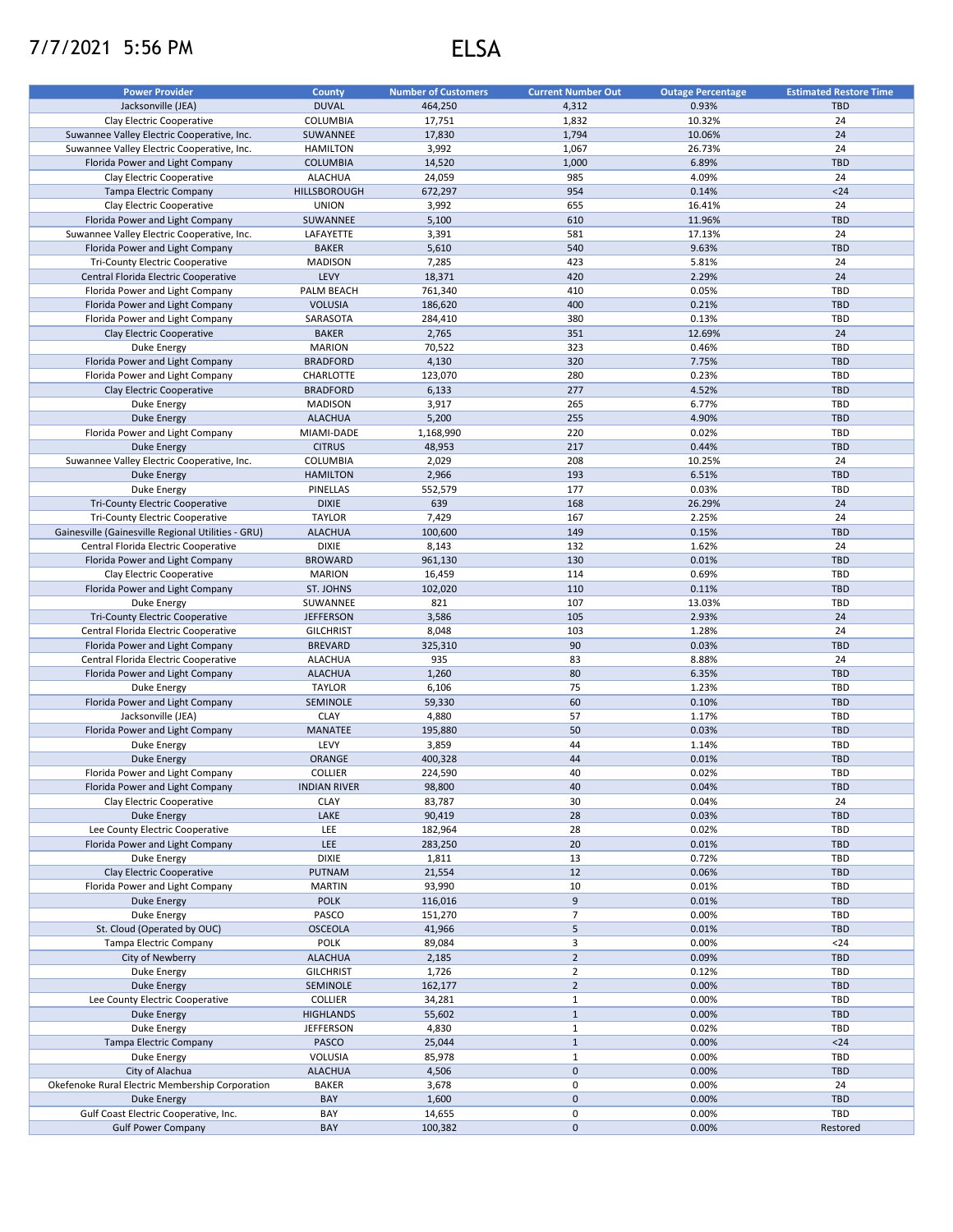## 7/7/2021 5:56 PM ELSA

|                                                |                     |             | 0            |       |            |
|------------------------------------------------|---------------------|-------------|--------------|-------|------------|
| City of Starke                                 | <b>BRADFORD</b>     | 2,792       |              | 0.00% | <b>TBD</b> |
| Duke Energy                                    | <b>BREVARD</b>      | 14          | $\pmb{0}$    | 0.00% | <b>TBD</b> |
| Peace River Electric Cooperative, Inc.         | <b>BREVARD</b>      | 54          | 0            | 0.00% | TBD        |
| Lee County Electric Cooperative                | <b>BROWARD</b>      | 55          | $\mathbf{0}$ | 0.00% | <b>TBD</b> |
|                                                |                     |             |              |       |            |
| City of Blountstown                            | CALHOUN             | 1,275       | 0            | 0.00% | TBD        |
| Florida Public Utilities Corporation           | <b>CALHOUN</b>      | 842         | $\pmb{0}$    | 0.00% | Restored   |
| Gulf Coast Electric Cooperative, Inc.          | CALHOUN             | 2,013       | 0            | 0.00% | TBD        |
|                                                |                     |             |              |       |            |
| West Florida Electric Cooperative, Inc.        | CALHOUN             | 2,832       | $\pmb{0}$    | 0.00% | <b>TBD</b> |
| Lee County Electric Cooperative                | CHARLOTTE           | 802         | 0            | 0.00% | TBD        |
| Sumter Electric Cooperative, Inc.              | <b>CITRUS</b>       | 15,647      | $\pmb{0}$    | 0.00% | <b>TBD</b> |
| Withlacoochee River Electric Cooperative, Inc. | <b>CITRUS</b>       | 26,500      | $\mathbf 0$  | 0.00% | TBD        |
|                                                |                     |             |              |       |            |
| Florida Power and Light Company                | <b>CLAY</b>         | 920         | $\pmb{0}$    | 0.00% | <b>TBD</b> |
| Green Cove Springs Electric                    | <b>CLAY</b>         | 4,041       | 0            | 0.00% | TBD        |
| Duke Energy                                    | <b>COLUMBIA</b>     | 611         | $\pmb{0}$    | 0.00% | <b>TBD</b> |
|                                                |                     |             |              |       |            |
| Florida Power and Light Company                | <b>DESOTO</b>       | 17,410      | 0            | 0.00% | TBD        |
| Peace River Electric Cooperative, Inc.         | <b>DESOTO</b>       | 1,021       | $\pmb{0}$    | 0.00% | <b>TBD</b> |
| Clay Electric Cooperative                      | <b>DUVAL</b>        | 6           | 0            | 0.00% | TBD        |
| Florida Power and Light Company                | <b>DUVAL</b>        | 10          | $\pmb{0}$    | 0.00% | <b>TBD</b> |
|                                                |                     |             |              |       |            |
| Jacksonville Beach (Beaches Energy Services)   | <b>DUVAL</b>        | 18,897      | 0            | 0.00% | TBD        |
| Escambia River Electric Cooperative, Inc.      | <b>ESCAMBIA</b>     | 3,500       | $\pmb{0}$    | 0.00% | <b>TBD</b> |
| <b>Gulf Power Company</b>                      | <b>ESCAMBIA</b>     | 151,246     | 0            | 0.00% | Restored   |
|                                                |                     |             |              |       |            |
| Clay Electric Cooperative                      | <b>FLAGLER</b>      | 3           | $\pmb{0}$    | 0.00% | <b>TBD</b> |
| Duke Energy                                    | <b>FLAGLER</b>      | 18          | 0            | 0.00% | TBD        |
| Florida Power and Light Company                | <b>FLAGLER</b>      | 64,330      | $\pmb{0}$    | 0.00% | <b>TBD</b> |
|                                                |                     |             |              |       |            |
| Duke Energy                                    | <b>FRANKLIN</b>     | 10,511      | 0            | 0.00% | <b>TBD</b> |
| Chattahoochee Electric                         | GADSDEN             | 1,173       | $\pmb{0}$    | 0.00% | <b>TBD</b> |
| City of Havana                                 | GADSDEN             | 1,455       | $\pmb{0}$    | 0.00% | <b>TBD</b> |
|                                                | GADSDEN             | 4,768       | $\pmb{0}$    | 0.00% | <b>TBD</b> |
| City of Quincy                                 |                     |             |              |       |            |
| Talquin Electric Cooperative, Inc.             | GADSDEN             | 15,220      | 0            | 0.00% | <b>TBD</b> |
| Clay Electric Cooperative                      | <b>GILCHRIST</b>    | 5           | $\pmb{0}$    | 0.00% | <b>TBD</b> |
| City of Moore Haven                            | <b>GLADES</b>       | 1,012       | 0            | 0.00% | TBD        |
|                                                |                     |             |              |       |            |
| Florida Power and Light Company                | <b>GLADES</b>       | 3,580       | $\pmb{0}$    | 0.00% | <b>TBD</b> |
| Glades Electric Cooperative, Inc.              | <b>GLADES</b>       | 3,325       | 0            | 0.00% | TBD        |
| <b>Duke Energy</b>                             | <b>GULF</b>         | 6,659       | $\pmb{0}$    | 0.00% | <b>TBD</b> |
|                                                |                     |             |              |       |            |
| Gulf Coast Electric Cooperative, Inc.          | <b>GULF</b>         | 4,708       | 0            | 0.00% | <b>TBD</b> |
| City of Wauchula                               | <b>HARDEE</b>       | 2,800       | $\pmb{0}$    | 0.00% | <b>TBD</b> |
| Duke Energy                                    | HARDEE              | 45          | 0            | 0.00% | TBD        |
| Florida Power and Light Company                | HARDEE              | 30          | $\pmb{0}$    | 0.00% | <b>TBD</b> |
|                                                |                     |             |              |       |            |
| Glades Electric Cooperative, Inc.              | HARDEE              | 0           | 0            |       | TBD        |
| Peace River Electric Cooperative, Inc.         | <b>HARDEE</b>       | 9,570       | $\pmb{0}$    | 0.00% | <b>TBD</b> |
| City of Clewiston                              | <b>HENDRY</b>       | 4,272       | 0            | 0.00% | TBD        |
|                                                |                     |             |              |       |            |
| Florida Power and Light Company                | <b>HENDRY</b>       | 10,580      | $\pmb{0}$    | 0.00% | <b>TBD</b> |
| Glades Electric Cooperative, Inc.              | <b>HENDRY</b>       | 4,009       | 0            | 0.00% | TBD        |
| Lee County Electric Cooperative                | <b>HENDRY</b>       | 754         | $\pmb{0}$    | 0.00% | <b>TBD</b> |
|                                                |                     |             | 0            | 0.00% | TBD        |
| Duke Energy                                    | <b>HERNANDO</b>     | 12,170      |              |       |            |
| Sumter Electric Cooperative, Inc.              | <b>HERNANDO</b>     | 191         | $\pmb{0}$    | 0.00% | <b>TBD</b> |
| Withlacoochee River Electric Cooperative, Inc. | <b>HERNANDO</b>     | 86,106      | $\pmb{0}$    | 0.00% | 24         |
| Florida Power and Light Company                | <b>HIGHLANDS</b>    | 540         | $\pmb{0}$    | 0.00% | <b>TBD</b> |
|                                                |                     |             |              |       |            |
| Glades Electric Cooperative, Inc.              | <b>HIGHLANDS</b>    | 7,945       | $\mathbf 0$  | 0.00% | TBD        |
| Peace River Electric Cooperative, Inc.         | <b>HIGHLANDS</b>    | 311         | $\mathbf 0$  | 0.00% | <b>TBD</b> |
| Duke Energy                                    | HILLSBOROUGH        | 23          | 0            | 0.00% | TBD        |
|                                                |                     |             |              |       |            |
| Peace River Electric Cooperative, Inc.         | HILLSBOROUGH        | 1,191       | $\pmb{0}$    | 0.00% | <b>TBD</b> |
| Choctawhatchee Electric Cooperative            | <b>HOLMES</b>       | 321         | 0            | 0.00% | <b>TBD</b> |
| <b>Gulf Power Company</b>                      | <b>HOLMES</b>       | 2,610       | $\mathbf 0$  | 0.00% | Restored   |
| West Florida Electric Cooperative, Inc.        | <b>HOLMES</b>       | 7,684       | 0            | 0.00% | <b>TBD</b> |
|                                                |                     |             |              |       |            |
| City of Vero Beach                             | <b>INDIAN RIVER</b> | $\mathbf 0$ | $\mathbf 0$  |       | <b>TBD</b> |
| Peace River Electric Cooperative, Inc.         | <b>INDIAN RIVER</b> | 223         | 0            | 0.00% | TBD        |
| Florida Public Utilities Corporation           | <b>JACKSON</b>      | 10,523      | $\pmb{0}$    | 0.00% | Restored   |
|                                                |                     |             |              |       |            |
| Gulf Coast Electric Cooperative, Inc.          | <b>JACKSON</b>      | 51          | 0            | 0.00% | TBD        |
| <b>Gulf Power Company</b>                      | <b>JACKSON</b>      | 1,389       | $\pmb{0}$    | 0.00% | Restored   |
| West Florida Electric Cooperative, Inc.        | <b>JACKSON</b>      | 13,621      | 0            | 0.00% | <b>TBD</b> |
|                                                |                     |             |              |       |            |
| Central Florida Electric Cooperative           | LAFAYETTE           | 10          | $\pmb{0}$    | 0.00% | <b>TBD</b> |
| Duke Energy                                    | LAFAYETTE           | 841         | 0            | 0.00% | TBD        |
| <b>Tri-County Electric Cooperative</b>         | LAFAYETTE           | 47          | $\pmb{0}$    | 0.00% | <b>TBD</b> |
| City of Leesburg                               | LAKE                | 24,500      | 0            | 0.00% | TBD        |
|                                                |                     |             |              |       |            |
| City of Mount Dora                             | LAKE                | 5,892       | $\pmb{0}$    | 0.00% | <b>TBD</b> |
| Clay Electric Cooperative                      | LAKE                | 2,284       | 0            | 0.00% | TBD        |
| Sumter Electric Cooperative, Inc.              | LAKE                | 70,953      | $\pmb{0}$    | 0.00% | <b>TBD</b> |
|                                                |                     |             |              |       |            |
| City of Tallahassee                            | LEON                | 105,386     | 0            | 0.00% | TBD        |
| <b>Duke Energy</b>                             | <b>LEON</b>         | 65          | $\pmb{0}$    | 0.00% | <b>TBD</b> |
| Talquin Electric Cooperative, Inc.             | LEON                | 25,182      | 0            | 0.00% | TBD        |
|                                                |                     |             | $\pmb{0}$    |       |            |
| City of Williston                              | LEVY                | 1,462       |              | 0.00% | <b>TBD</b> |
| Clay Electric Cooperative                      | LEVY                | 671         | 0            | 0.00% | TBD        |
| Sumter Electric Cooperative, Inc.              | LEVY                | 1,671       | $\mathbf 0$  | 0.00% | <b>TBD</b> |
|                                                |                     |             |              |       |            |